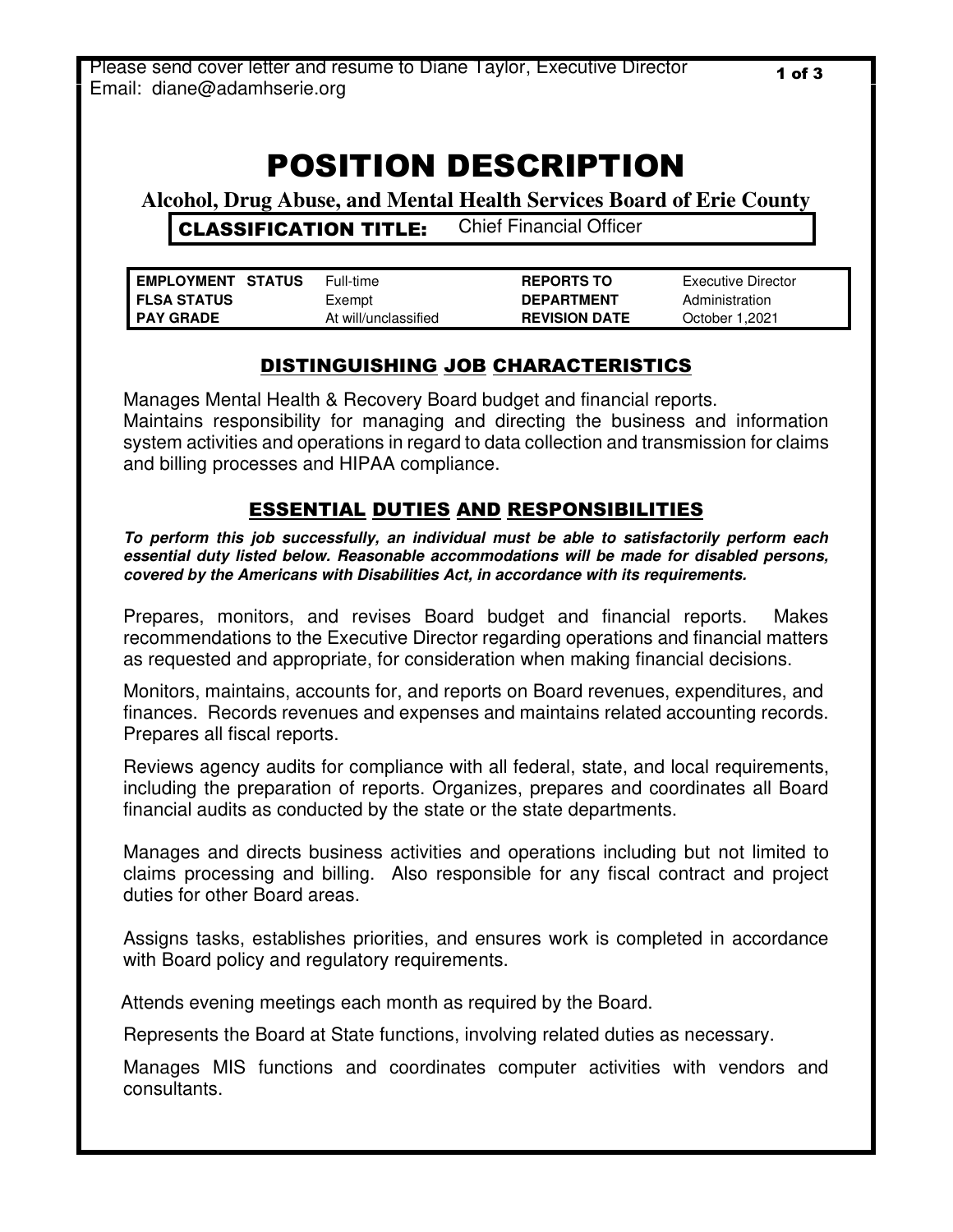# OTHER DUTIES AND RESPONSIBILITIES 2 of 3

Directs special projects and activities as assigned by the Executive Director.

#### SCOPE OF SUPERVISION

Administrative Services Liaison

## EQUIPMENT OPERATED

Personally owned vehicle; computer; calculator; copier, fax machine, multi-line telephone and other general office equipment.

## CONTACTS WITH OTHERS

General public, Board, staff, volunteers, media, consultants, auditor's office staff, contract agencies, state agencies, law enforcement personnel, and county staff.

#### CONFIDENTIAL DATA

This position will have access to health information about individual enrollees that is protected by law (protected health information). To ensure that privacy rights of enrollees are respected, this position is required to only access and use any protected health information needed for the purpose of ensuring proper plan operation and administration. Any other use of protected health information is prohibited. This position is also prohibited from disclosing any protected health information to any outside party without the written authorization of the Privacy Official.

This position has full and complete access to all confidential information regarding the MHRS Board of Erie and Ottawa counties.

#### WORKING CONDITIONS

Normal office working conditions with occasional exposure to inclement weather and road conditions. Possibility of exposure to threats from clients.

#### USUAL PHYSICAL DEMANDS

**The following physical demands are typically exhibited by position incumbents performing this**  *job's essential duties and responsibilities. These physical demands are not, and should not be*  **construed to be job qualification standards, but are illustrated to help the employer, employee and/or applicant identify tasks where reasonable accommodations may need to be made when**  *an otherwise qualified person is unable to perform the job's essential duties because of an ADA*  **disability.** 

While performing duties of this job, the employee frequently sits for periods of time when managing the department and performing administrative tasks, and regularly stands and walks. Vision demands include close, relatively detailed vision for prolonged periods of time while compiling and analyzing data and financial reports. Employee exhibits typical vision demands and eye/hand coordination required for safely operating a motor vehicle when working off-site.